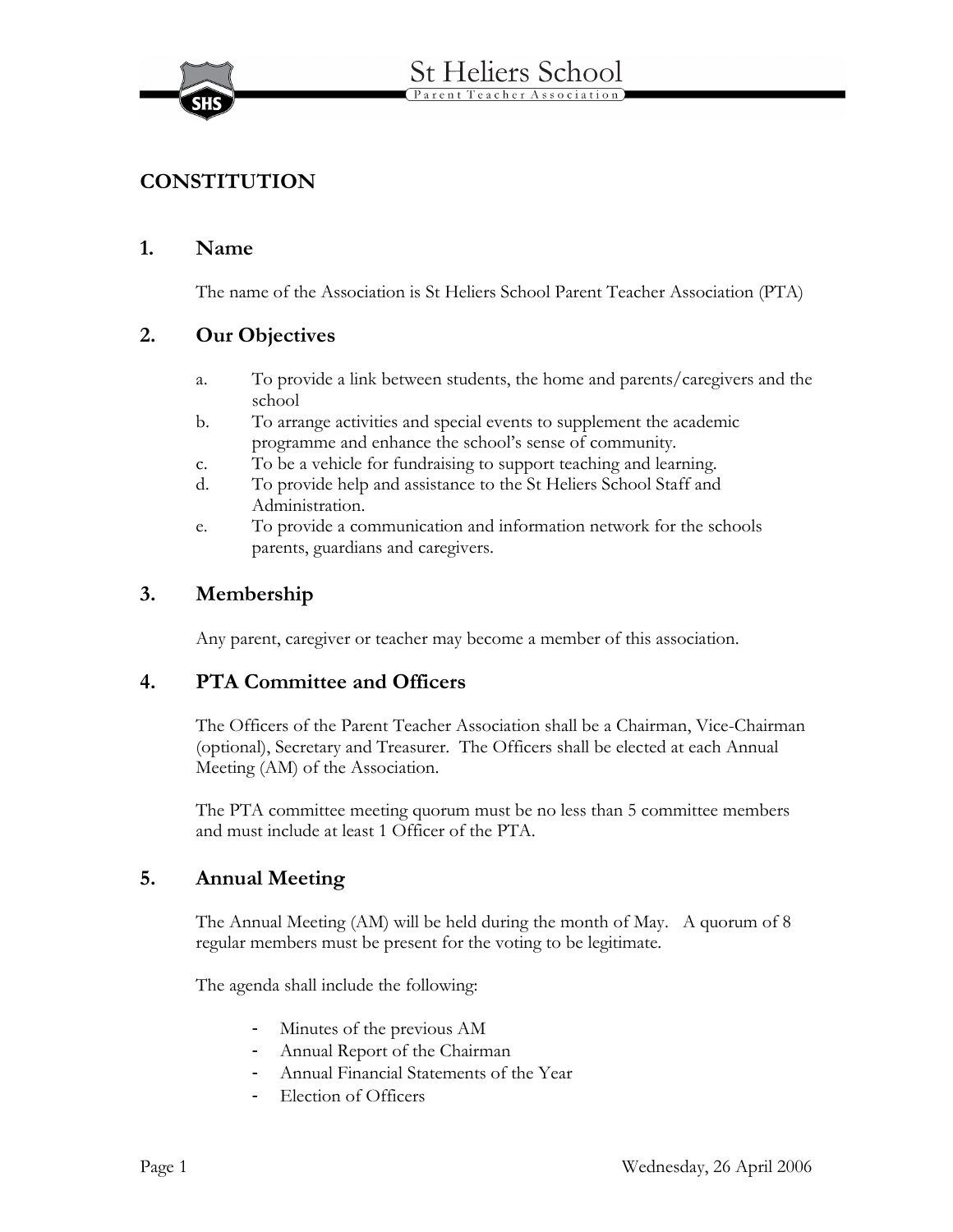

# **6. PTA Meeting**

- No less than 8 meetings per calendar year must be held
- Meetings are held on the 1st Wednesday of every month in the Staffroom starting at 7:30pm
- An agenda is published two days prior to PTA Meeting
- Minutes will be sent out by email to PTA members, if no email, hard copy sent to the eldest child at the school
- Copy of minutes/attachments to, Principal, Deputy Principal, BOT members, Classroom Liaison co-ordinators, School Office Secretary

#### **7. Finances**

The funds of the Association shall consist of donations and any sums raised in the name of the Association. All monies shall be deposited in the name of the Association in an account which is linked to the Board of Trustee Accounts. The bank account shall be operated by at least 2 of the following; Chairman, Secretary, Treasurer or Committee Member as elected. All cheques must be signed countersigned by 2 authorised signatories. Each year all changes to signatories must be renewed at the conclusion of the AM.

All Officers of the Association can give joint approval, to spend up to \$200 of Association funds without a committee vote. All expenditure over \$200 must be approved and seconded at the monthly committee meetings.

The Committee may make donations of funds to the Board of Trustees with or without recommendation for its expenditure.

The Committee shall hold on behalf of the Student School Council funds raised. The School Council under the guidance of the Principal and/or Deputy Principal may release funds for purchases that are for the benefit of the School.

An Accountant, as appointed by the Board of Trustees, whose report shall appear as part of the Annual Financial Statements, shall carry out a 'Review of Engagement' and offer a certificate of 'Negative Assurance' if appropriate.

The financial year of the Association shall end on the last day of March in each calendar year.

### **8. Alterations to the Constitution**